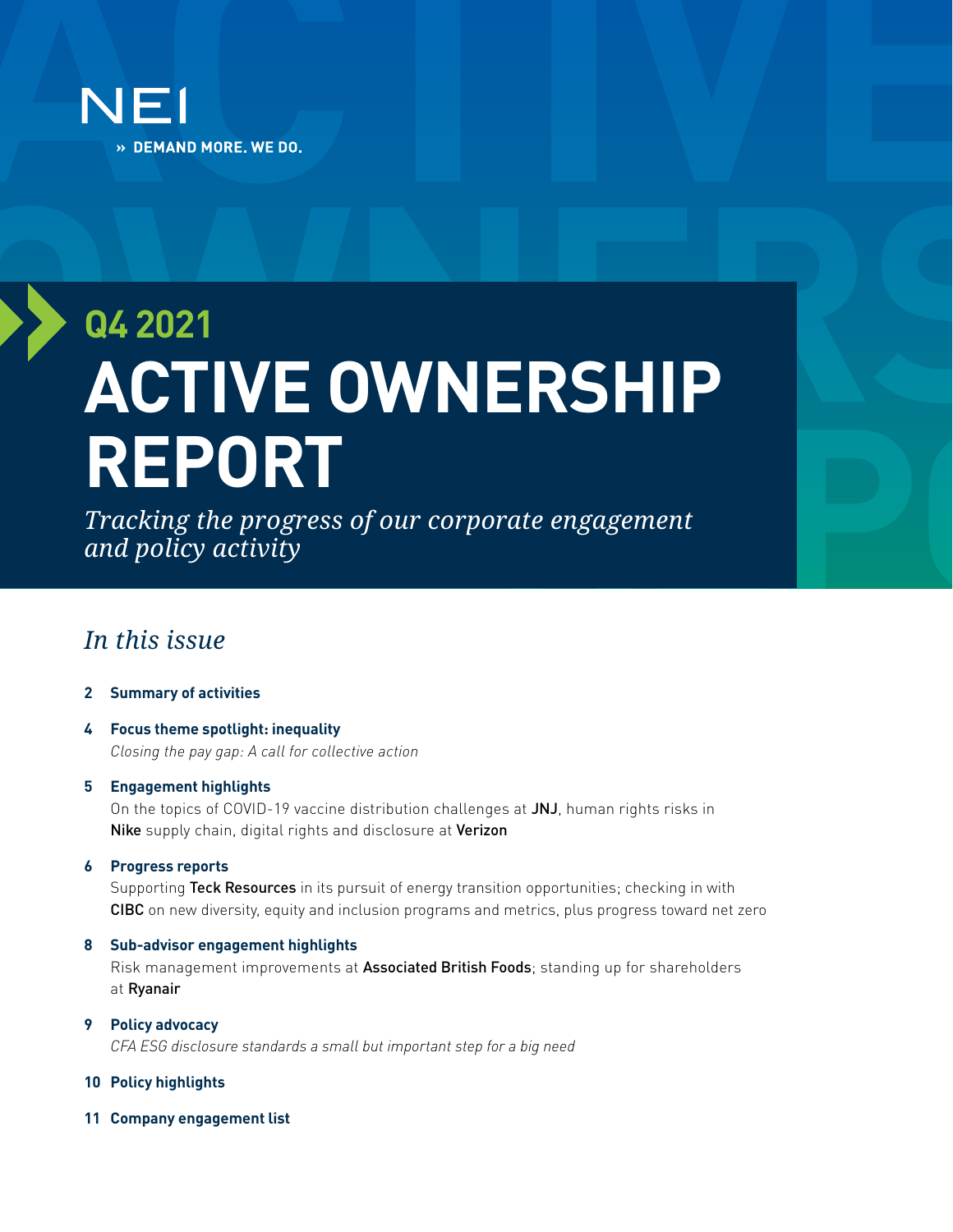# <span id="page-1-0"></span>**SUMMARY OF ACTIVITIES**

### **NEI engagement role**

We led 67% of our engagements, meaning that we either conducted the engagement ourselves, or led or co-led a collaboration with other investors. Leads are responsible for setting the agenda, strategizing on the direction of the engagement, and chairing and organizing the investor group's correspondence and meetings with a company.

This quarter we initiated our annual "feedback on proxy" campaign, where we reach out to select companies to provide our feedback and insights on the nature of our voting decisions at the companies' annual general meetings. This provides an opportunity to amplify the impact of our voting decisions through further dialogue, an initiative that has generally been well received by companies. This year we prioritized engaging with companies that we had reached out to in the previous year's campaign, or were considered to be good targets for engagement due to their position in our holdings and/or potential influence in their sector.

## **Vote instruction**

We voted at 65 meetings in Q4, approximately the same number we voted in Q3. We supported management for 60% of the voted items, which is 328 out of a total of 551 voted items.

Twenty-two shareholder resolutions went to a vote at 10 companies. We supported 95% of these resolutions, which addressed issues such as reporting on human rights impact assessment, greenhouse-gas emissions reduction targets, climate-related lobbying, racial equity audits, and diversity and inclusion efforts. We abstained on a proposal at Microsoft asking the company to prohibit the sale of facial recognition technology to all government entities. In fact, while we shared the proponent's concerns about the human rights risks related to facial recognition technology, we felt the proposed solution was too prescriptive. We feel it is crucial for the company's long-term sustainable performance to implement a robust human rights due diligence process that includes assessing, preventing, mitigating, and remedying adverse human rights impacts resulting from its business operations.



# **What is active ownership?**

Our ESG team actively engages the companies in our funds to protect and grow value for investors while influencing accountability to all stakeholders. We talk directly with companies to alert them to environmental, social and governance risks, and we propose solutions that may help them improve. We also vote at annual general meetings on matters such as board appointments, good governance, and shareholder proposals.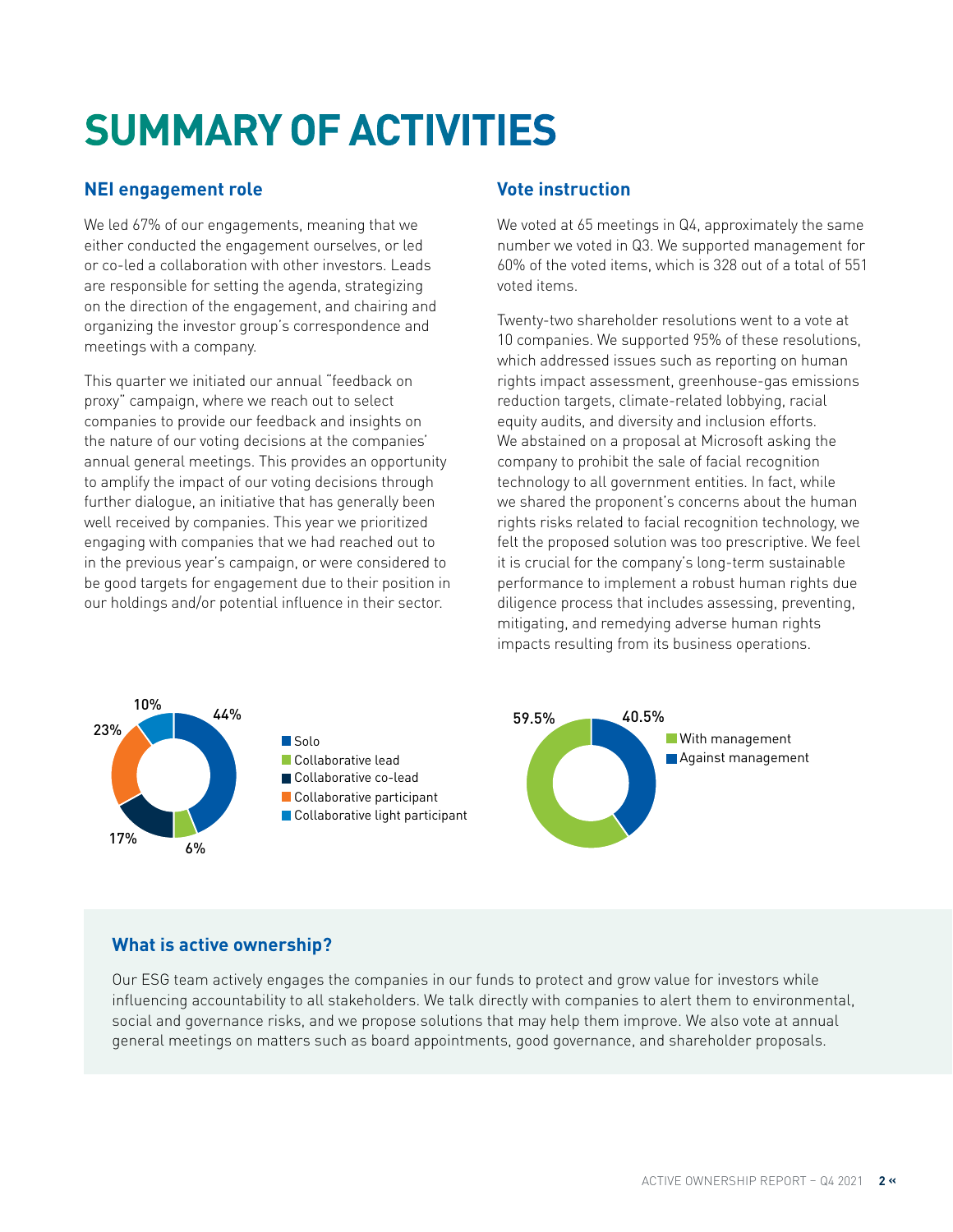### **Engagement by sector**

We continued to speak with companies across a number of sectors where we often led or co-led the engagements, including in the financial and energy sectors. We actively participated in sector-focused multi-shareholder collaborative engagements on the issues of governance in the information technology and communication services sector, and access to nutrition in the consumer staples and consumer discretionary sectors. Together, those 2 sectors absorbed approximately two-thirds of our Q3 engagements. As part of these collaborations, we led or co-led a number of dialogues and participated in dialogues led by other investors. This work constituted a significant portion of our "participant" engagements.

#### **Votes by country**

Over half the meetings voted in Q4 occurred at companies based in North America and the United Kingdom, and the rest were at companies based in international markets including India, Austria, Bermuda, Indonesia, Ireland, Israel, and Switzerland.

All 8 shareholder resolutions voted on during the quarter were filed at 4 U.S. companies: FedEx, Conagra Brands, NortonLifeLock, and Electronic Arts. We supported all the resolutions asking FedEx to require an independent board chair, and to enhance disclosure on its lobbying and political contributions and diversity and inclusion practices. We also supported the proposals at Conagra Brands and Electronic Arts to enhance shareholder rights by providing the right to act by written consent, as well as the proposal at NortonLifeLock to require an independent board chair.



10% Communication services 13% Consumer discretionary 13% Consumer staples 21% Financials 6% Health care 17% Information technology

28% U.S. 22% Canada Australia 8% 8% Cayman Islands 5% India 5% United Kingdom 3% China 3% Cyprus 3% **France** 3% **Switzerland**  $\blacksquare$ 14% Others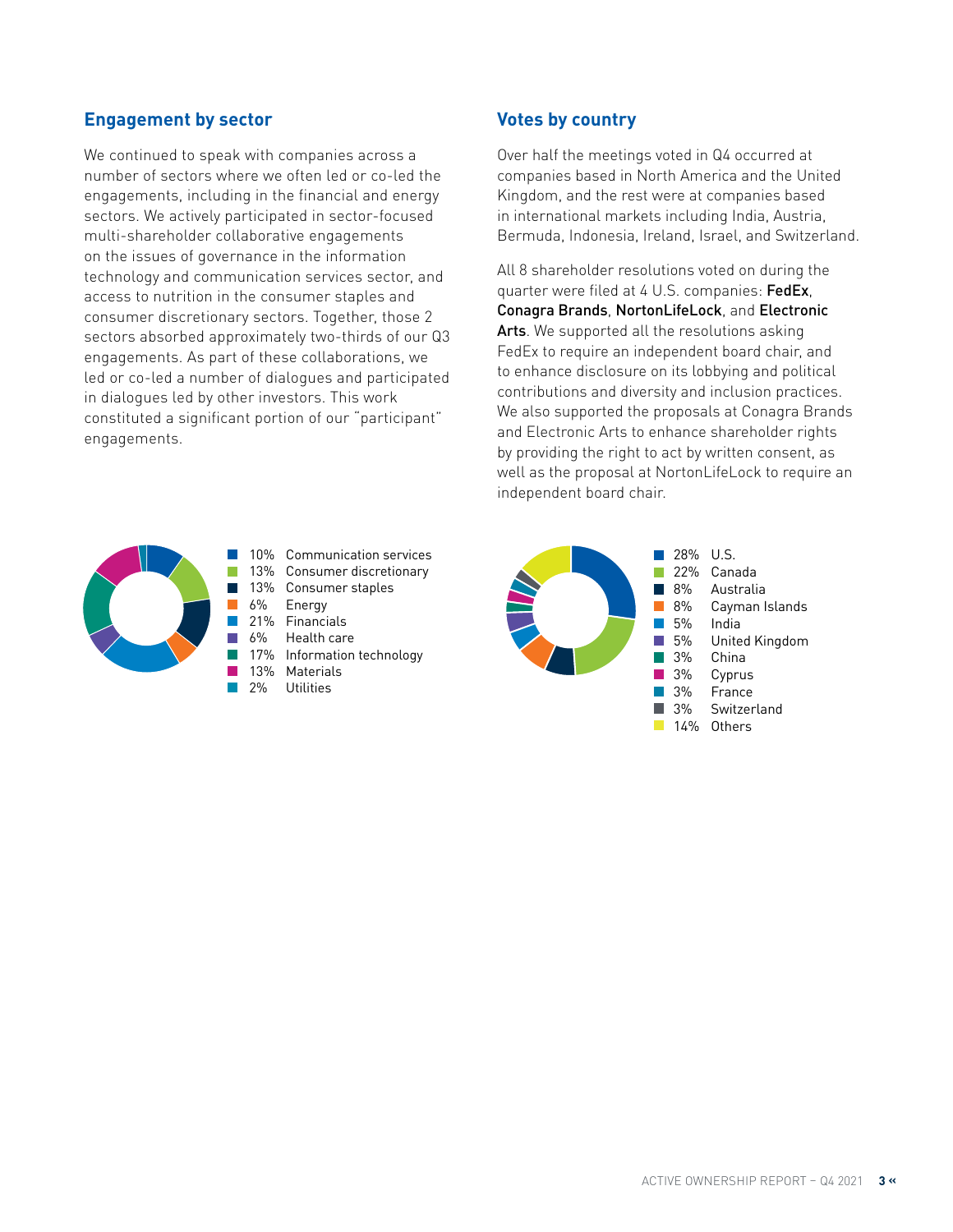# <span id="page-3-0"></span>**FOCUS THEME SPOTLIGHT: INEQUALITY**

# *Closing the pay gap: A call for collective action*

By Hasina Razafimahefa, Senior Manager, ESG Evaluations and Proxy Voting

The challenge of reining in excessive executive pay is a big one. Our approaches range from pushing for vertical pay analyses beyond the commonly used practice of aligning with industry peers, known as horizontal benchmarking, to encouraging companies to integrate broad societal concerns when determining their pay levels. In 2015 we instituted a formal cap on executive pay to assess pay packages consistently, and to provide rationale for voting against ones that we deem to be excessive. But all these efforts will be in vain if there is no concerted effort to address the economic and societal risks posed by the widening pay gap between executives and everyday workers.

At NEI, we set a cap on executive pay based on a multiple of the median household income, as a proxy for family income. For 6 years, we had set the bar of excessive pay to be 150 times the median household income in Canada, and 350 times in the U.S. That's approximately \$12.7 million and \$22 million respectively, before COVID-19 hit. The pandemic sounded the alarm that urgent action was critical, as millions of people lost their jobs while some executives still received excessively high pay packages. So in early 2021 we decided to lower our threshold for excessive pay to be 120 times the median household income in Canada and 280 times in the U.S. when voting on pay packages. We feel this approach is important to help narrow the gap.

In 2021, we determined the CEO pay at 84 North American companies in our holdings was excessive, which led us to vote against their say-on-pay. In the extreme cases, we voted against their compensation committee members. We strive as much as we can to reach out to these companies and share feedback on how we voted as part of our "feedback on proxy campaign." Based on the dialogues we have had

thus far, companies seemed to grasp the value of assessing their executive pay in the context of the broader society. But being the first to set a cap when peers are maintaining the status quo is a challenge. Late last year we wrote to 8 companies, including 7 major U.S. financial institutions, with a request to meet in early 2022 to continue our campaign on equitable compensation.

It's critical that investors speak with a single voice to push for change. The ongoing high voter support for say-on-pays indicates to companies the situation is not urgent, though that situation is slowly improving, with more investors voting "no." In this context, [we](https://blog.neiinvestments.com/teaming-up-on-solutions-for-high-ceo-pay/)  [hosted a roundtable discussion in October](https://blog.neiinvestments.com/teaming-up-on-solutions-for-high-ceo-pay/) with over a dozen participants, kicking off a shared effort to discuss what more can be done. We landed on focus areas such as activating the power of say-on-pay, promoting a unified investor voice, and undertaking policy initiatives. We expect executive compensation to remain among the most significant ESG issues this year and beyond, and we look forward to collaborating with other investors as we move forward with solutions to benefit all stakeholders.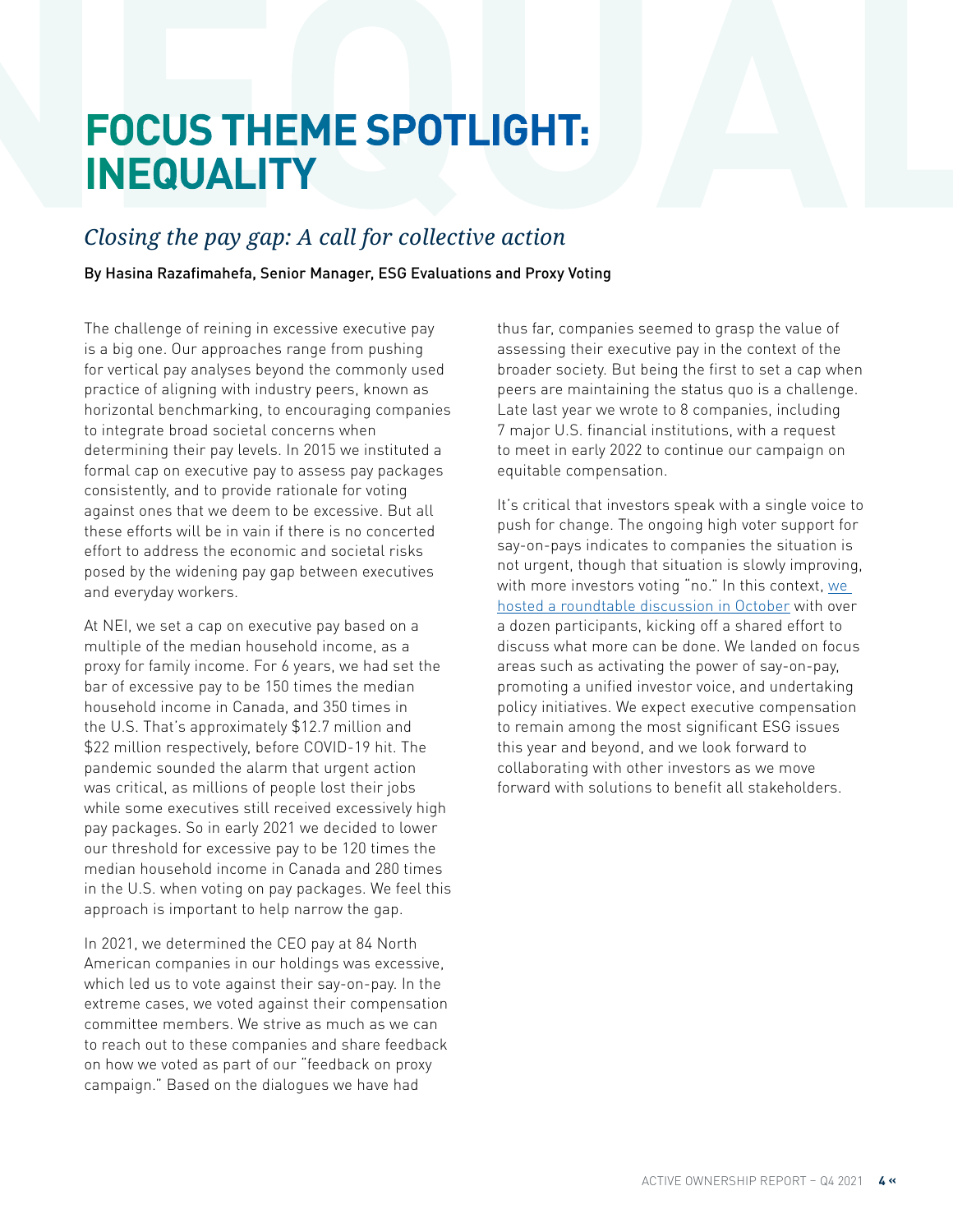# <span id="page-4-0"></span>**ENGAGEMENT HIGHLIGHTS**

## **JNJ working through vaccine distribution challenges**

Johnson & Johnson has been struggling to meet its COVID-19 vaccine distribution commitments for low- and middle-income countries, but it looks like the drugmaker may be overcoming supply chain hurdles for more promising results in 2022. We met with JNJ twice in Q4, once to lead an investor group dialogue through the Access to Medicine Foundation, and again as a participant along with other members of the Interfaith Center on Corporate Responsibility. We discussed distribution challenges and access more broadly. In Q1 2022 JNJ expects to provide more vaccines to the group COVID-19 Vaccines Global Access, known as COVAX, and to the African Union.

**Next steps:** We will be following up with JNJ (and other vaccine makers) in 2022 to check that they continue to make progress in making COVID-19 vaccines more accessible, recognizing there are many links in the chain for effective distribution.

### **Nike must look deeper into supply chain**

Nike has expressed the importance of human rights to their business, but like other apparel companies, they must show how they are adapting their processes to meet the risks in their supply chain. We participated in a call with the company in November, which was a follow-up to a shareholder proposal we co-filed early in 2021 on the issue of how Nike examines and reports on the actual and potential human rights risk from their cotton sourcing. Nike says it's collaborating with partners on new approaches to traceability, which is the ability to track processes from procurement to production as products move among different stages of manufacturing.

**Note:** Nike ceased to be a holding in NEI's funds as of November 13, 2021, based on our sub-advisor(s)' investment process. As always, holdings are subject to change without notice.

## **Verizon demonstrates human rights leadership**

Verizon is putting ample resources toward managing human rights concerns, setting them apart from their telecommunications peers. We led the meeting between the company and investors in October following the signing of the Investor Statement on Corporate Accountability for Digital Rights. The conversation touched on freedom of expression, privacy, and other human rights related topics. Verizon has a team dedicated to integrating human rights solutions (including human rights due diligence) throughout the business, which demonstrates a deep level of commitment, and they do a good job disclosing their efforts.

**Next steps:** Verizon acknowledges they can disclose more about their approach to data breaches, and how they ensure their third-party partners uphold Verizon's standard. These are two areas we expect to follow up on in the future.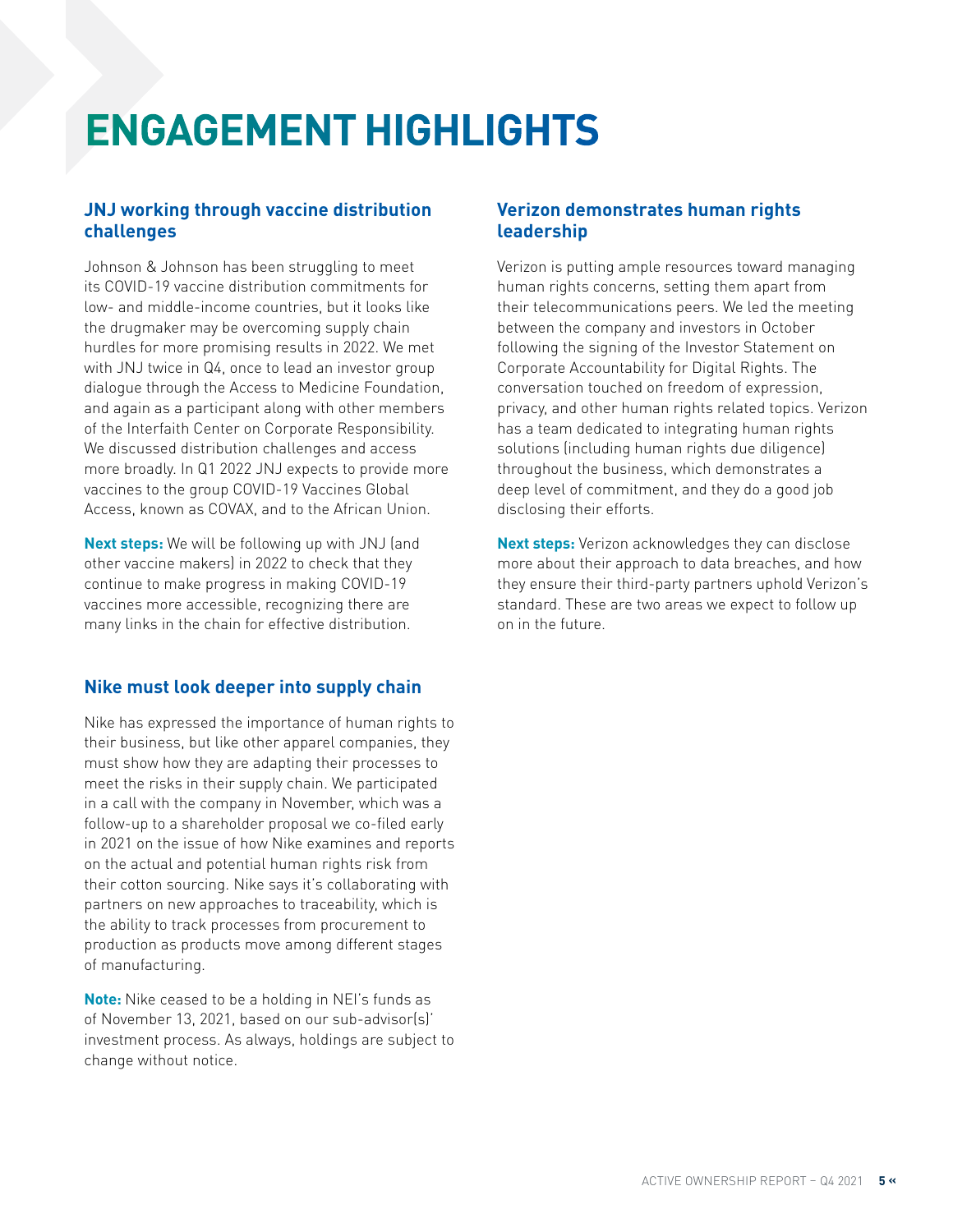# <span id="page-5-0"></span>**PROGRESS REPORT: TECK RESOURCES**

#### Sector Materials

Focus theme; sub-theme(s) Energy transition; net-zero commitments

Related UN Sustainable Development Goal(s)



Engagement activity CA100+

**Responsiveness** Highly responsive

Holding status (subject to change without notice) NEI Canadian Equity RS Fund; NEI ESG Canadian Enhanced Index Fund

### **Seizing opportunities for low-carbon leadership**

Teck Resources is demonstrating strong leadership on many fronts as they continue to orient their business toward a low-carbon world. Our meeting in November brought in four members of the board, including the chair, which we take as a great sign of commitment to climate strategy and to the value of corporate dialogue. Teck has a female board chair, a welcome rarity in the mining industry.

The overwhelming message we took away is that Teck is seizing the opportunities offered them as a provider of key minerals required to achieve net zero. They have identified climate change as the key risk of our time, with climate considerations now a regular aspect of all strategy sessions.

Teck continues to focus on copper as a mineral that's essential to a low-carbon reality. We talked about their plan for metallurgical coal, a critical ingredient of steelmaking. Teck recognizes it would be detrimental to the transition for them to sell the assets to a buyer who might not have the same commitment to net-zero (or the same resources to address legacy pollution issues); instead, they are looking at solutions for ensuring the coal is part of the transition. Teck had an opportunity two years ago to expand their Cardinal River coal operations but the project's incompatibility with their climate strategy was a large reason they chose to not proceed with it. Rather than selling the asset, they wound it down. Teck is closely following the development of new technologies such as hydrogen and carbon capture, utilization, and storage, as the world seeks to decarbonize steel production.

The board is contemplating how to tie long-term incentive plans to their ESG progress, specifically climate. Those considerations already form part of the company's annual bonus structure. This is an area where we suggested they develop better sightlines, so they can determine how progress toward net zero plays into compensation. Teck is also exploring whether and how they might be able to influence the downstream use of their products for greater sustainability.

It must be acknowledged that Teck has significant environmental challenges in B.C. that it continues to address, in particular the legacy of selenium pollution linked to its metallurgical coal mines. But in our view, they are on a promising trajectory and should be considered leaders in the transition to a low-carbon future.

**Next steps:** The Climate Action 100+ collaborative is currently benchmarking the company's activities against the CA100+ framework. We will meet with management once that project is complete, likely in the spring. The benchmarking effort will give us insight into areas where Teck may need improvement.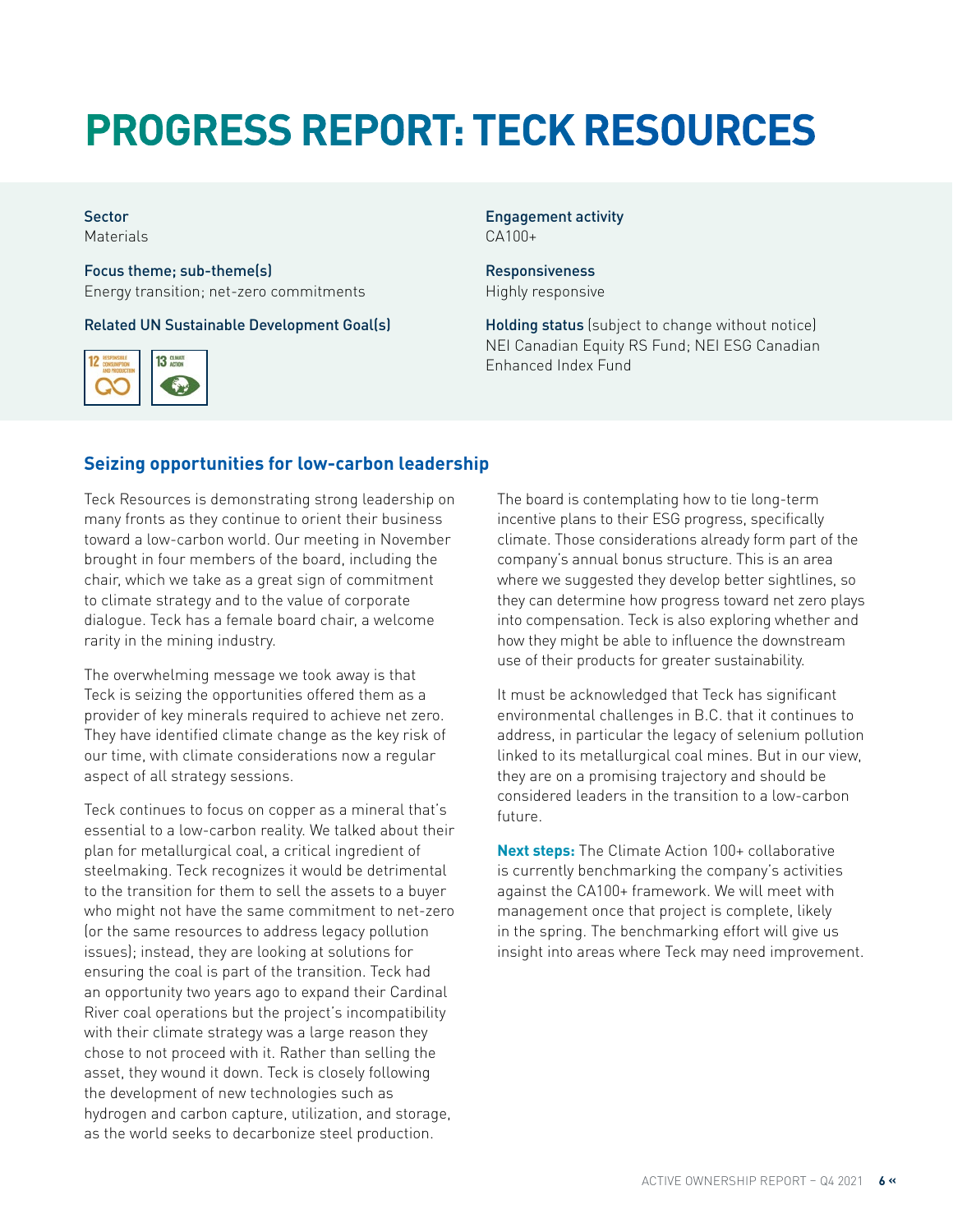# **PROGRESS REPORT: CIBC**

# Sector

Financials

#### Focus theme; sub-theme(s)

Inequality; diversity and inclusion, equitable compensation | Energy transition; net-zero commitments

#### Related UN Sustainable Development Goal(s)



#### Engagement activity Annual check-in

#### **Responsiveness** Highly responsive

Holding status (subject to change without notice) NEI Canadian Bond Fund; NEI Growth & Income Fund; NEI Canadian Equity Fund; NEI Canadian Dividend Fund; NEI Fixed Income Pool; NEI ESG Canadian Enhanced Index Fund

### **Progress on diversity and inclusion, working through climate strategy challenges**

CIBC is advancing its diversity and inclusion programs and policies, and is receptive to ideas about how to alter its executive compensation structure for more equitable pay. Progress toward net zero is mixed, which is the norm for Canada's big banks in these early stages of the transition. We met with the bank twice in October after they reached out to us for input on their climate strategy.

CIBC provides comprehensive diversity disclosure and has taken many positive steps. New targets for board-approved executive roles were set for women, visible minorities, and Black leaders. Noticing the lack of executive-level targets for Indigenous peoples and persons with disabilities, we learned that the priority for the bank is to first create stronger representation for both these groups more broadly. While CIBC's employee engagement score for 2020 was relatively high at 90%, we encouraged them to break down the result by diversity group to get a clearer picture of worker satisfaction, which one of their peers is doing.

We updated the bank on changes to our proxy voting guidelines regarding our cap on executive pay, even though its CEO pay was below our threshold. We highlighted the important role they could play to help address broader income inequality risks. We discussed the idea of setting a cap in their executive compensation framework, perhaps as a multiple of median household income, which is a fundamental metric we use in our own analysis. We are glad the bank was willing to take a closer look at this issue.

CIBC has been restructuring the governance of its climate strategy since they began re-focusing their ESG work at the request of the CEO in 2020. A key change is the appointment of the Chief Legal Officer as executive sponsor of ESG. Unsurprisingly, the bank identified lack of reliable data as a stumbling block to setting net-zero targets. We supported their decision to press ahead anyway, as the important thing at this stage is working through the process with transparency.

**Next steps:** We intend to review the bank's most recent and forthcoming disclosures regarding interim net-zero targets. We will be especially interested in the bank's stance toward lending to clients in high carbon-emitting industries, and what their expectations of those clients will be.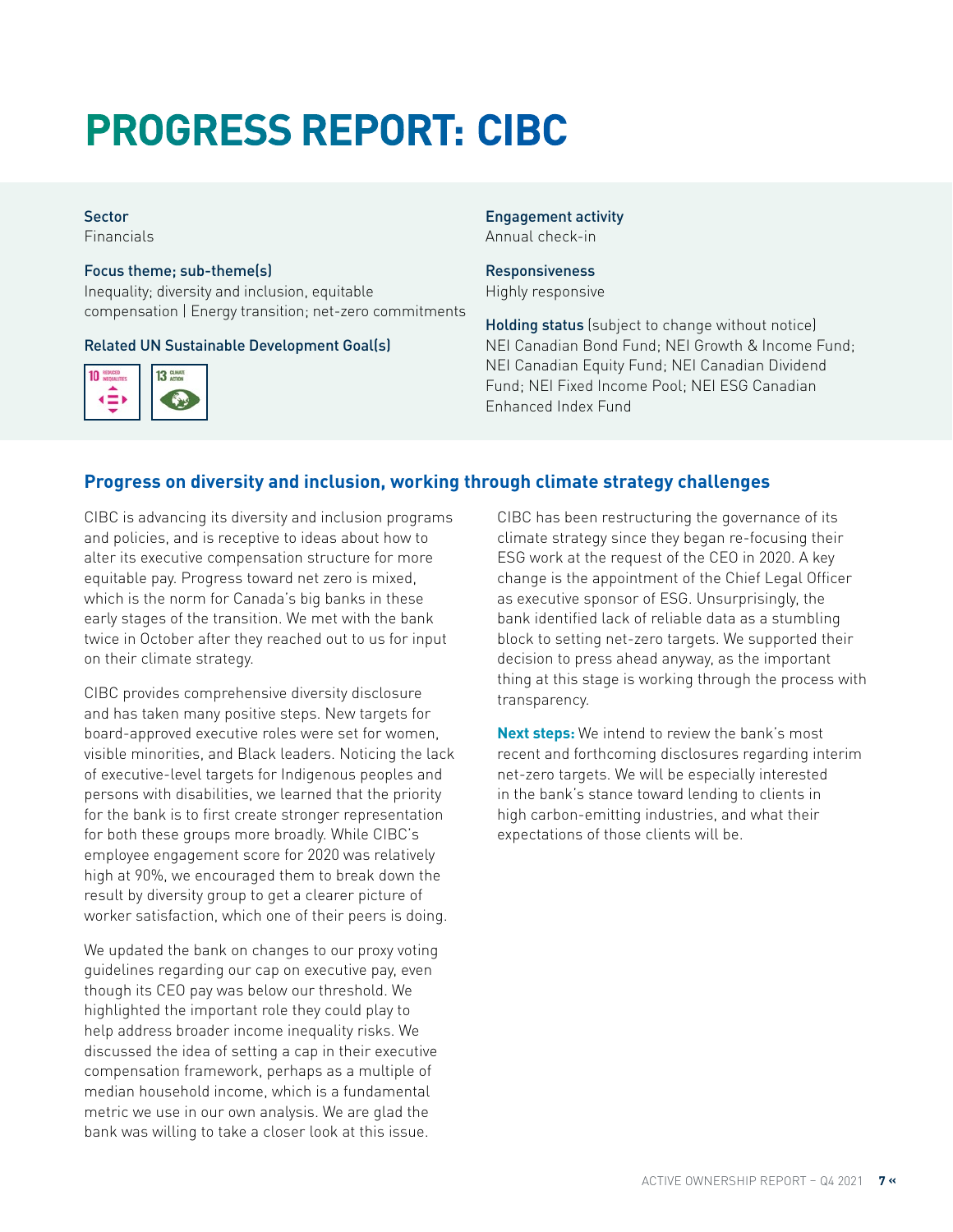# <span id="page-7-0"></span>**SUB-ADVISOR ENGAGEMENT HIGHLIGHTS**

### **Risk management improvements at Associated British Foods**

#### *Federated Hermes (September 2021)*

Associated British Foods has made significant improvements to its reporting on risk management since 2013, says Federated Hermes. That's the year Hermes began its long-running engagement with the London-based food and retail conglomerate, owner of brands such as Silver Spoon sugar, Twining's tea, and Primark fashion. Primark was among the retail brands sourcing garments from factories operating in Rana Plaza in Bangladesh, which collapsed in 2013, killing over 1,100 workers. Hermes says the aim of its continuous engagement has been to gain sufficient assurance that the risk management approach of the ABF is robust, and to encourage the company to demonstrate that to investors. ABF held its first ESG event in March last year, explaining in detail how the company's model enables staff to manage risk effectively for each business line, while being overseen by the head office. The board demonstrated that external board perspectives and a strong connection to well-trained personnel at the operating level provide sufficient risk oversight at the group level. Hermes says these improvements have helped to ease their concerns with the company's approach to risk.

## **Standing up for shareholders at Ryanair**

### *Baillie Gifford (2020)*

Ryanair has significantly improved its process for soliciting shareholders to vote their proxies, as well as its disclosures around proxy voting results, says Baillie Gifford. Over the past five years, Baillie Gifford says they have seen sizeable shifts in the way Ryanair approaches customers, employees, shareholders and shareholder rights. Baillie Gillford has been pressing the company to improve its remuneration policy, the disclosure of carbon emissions, the composition of the board and the provision of shareholder voting to holders of the American Depositary Receipt, or ADR. (Note that due to Brexit, as of January 1, 2021, ADR holders and U.K. holders of the ordinary line of stock have had their voting rights removed to ensure Ryanair continues to meet European Union ownership rules. The company has committed not to appoint a proxy to vote these shares.)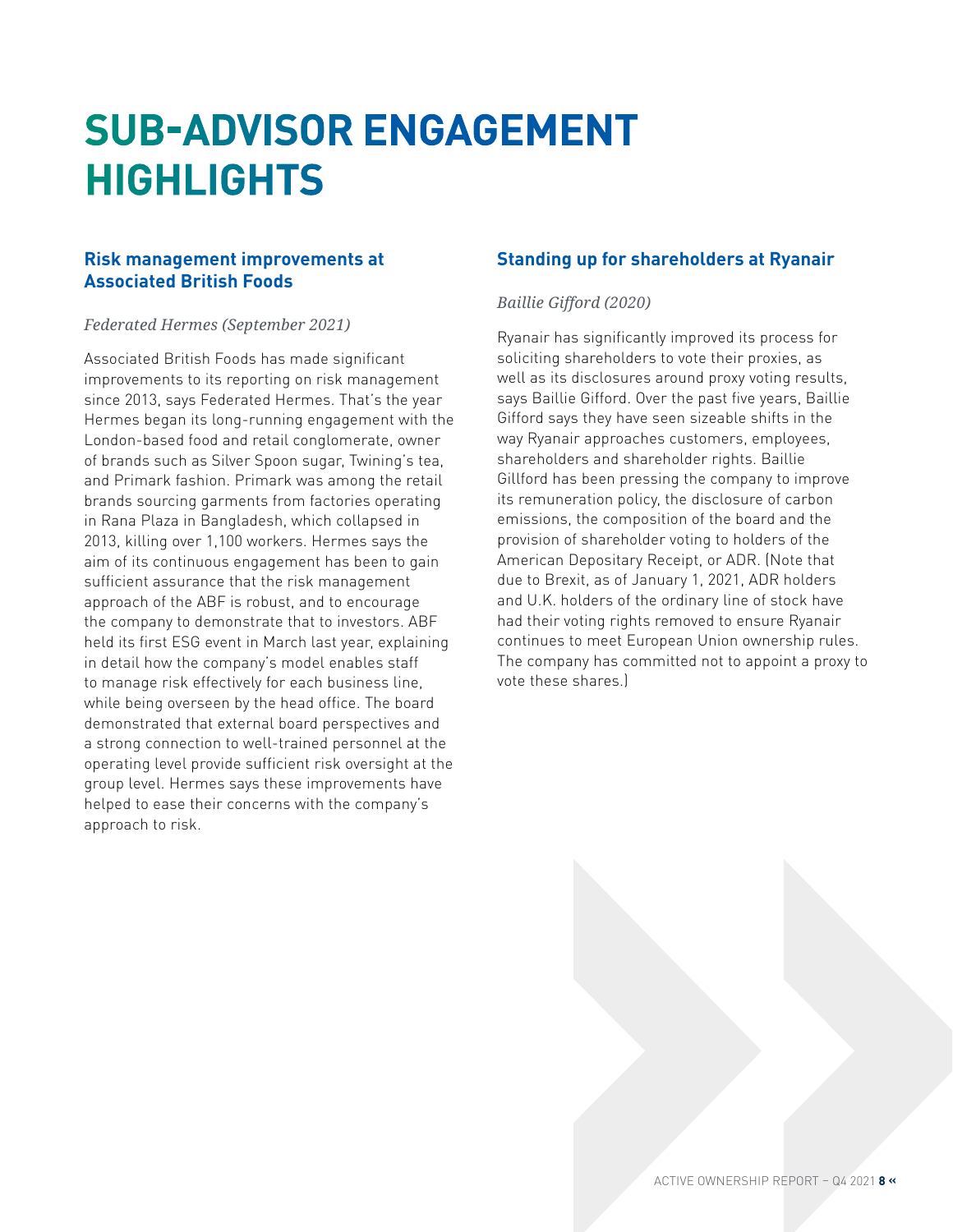# <span id="page-8-0"></span>**POLICY ADVOCACY**

# *CFA ESG disclosure standards a small but important step for a big need*

#### By Allen Kwan, Vice President, Head of Product

The boom in responsible investment/ESG products over the past 2 years has highlighted an urgent need to establish universally accepted and consistent standards for investment funds that market themselves as such. While some progress has been made, a fundamental gap persists, which makes it difficult for investors and advisors to effectively evaluate ESG products and has fueled "greenwashing," a practice where products are marketed as "responsible" despite little if any RI substance.

One of the most noteworthy developments was the publication of the CFA Institute's Global ESG Disclosure Standards for Investment Products in November 2021. They are the first voluntary global standards for disclosing how ESG issues are considered in an investment product's objectives, investment process, and stewardship activities. The standards are meant to facilitate full disclosure of an investment product's considerations of ESG issues by providing a framework that delivers a complete, clear, and consistent set of ESG disclosures.

We believe the standards represent an important and timely industry development given their global scope and the CFA Institute's stature. For asset managers seeking to comply with the standards, they promote consistency of implementation and alignment of commonly used terminology, as well as key RI program elements such as screening, data sources and the types of ESG information used, and corporate engagement activities. Ultimately, the availability of the standards represents meaningful progress and offers some immediate benefits for investors and industry stakeholders alike.

However, we are concerned that the current iteration of the standards, which focus on product level disclosures and are thus bottom-up in their

orientation, may not go far enough for investors. Standards should provide a degree of rigour that extends beyond simply striving to align language in the public domain, which in many cases, may only apply to one or a handful of products on a company's shelf. Real change may require a more prescriptive approach that scrutinizes the substantiveness of a sponsor's commitment to RI principles and how this commitment is ultimately integrated into product development and investment management activities. It also remains to be seen how the standards will align with the needs of asset managers and how effectively they can be implemented given the nuances.

The standardization effort remains fluid. The CFA is expected to publish an accompanying handbook with interpretive guidance by May 2022, and the standards are but one of multiple global initiatives underway. In the meantime, NEI is reviewing the standards in detail to better understand them, the broader implications of their availability and how they might be implemented.

The CFA standards are a welcome addition to what is sometimes a fragmented investment environment. The CFA has done its part, now it's up to asset managers to pick up the ball and run.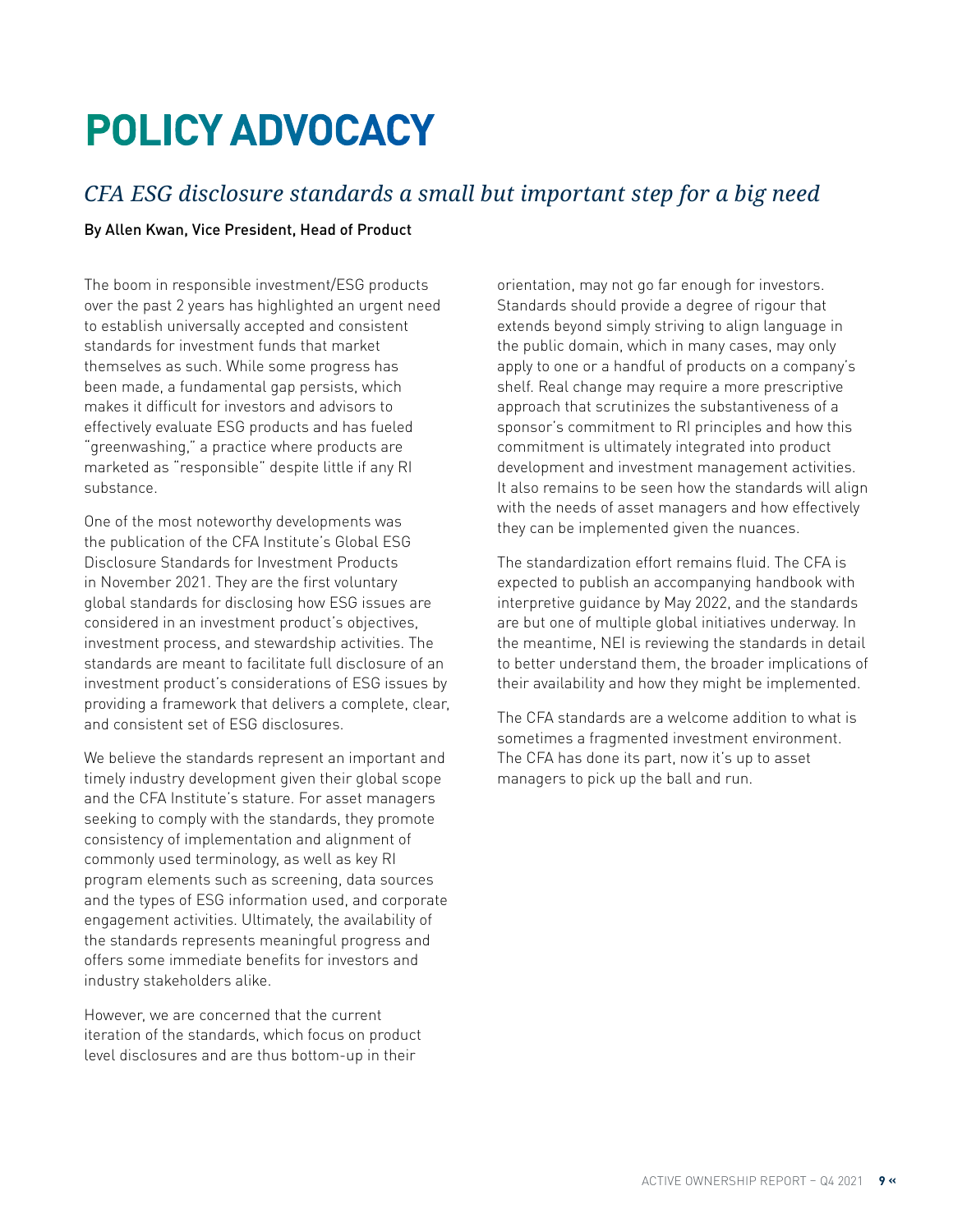# <span id="page-9-0"></span>**POLICY HIGHLIGHTS**

#### **Focus theme: Human rights**

- Signed a statement in support of making stakeholder engagement a core feature of the EU Framework on Mandatory Human Rights and Environmental Due Diligence
- Signed a letter urging the federal government to adopt legislation requiring Canadian companies to undertake human rights and environmental due diligence throughout global operations and supply chains
- Wrote an op-ed article urging the B.C. provincial government to increase the pace at which it is implementing its Declaration on the Rights of Indigenous Peoples Act (DRIPA), in regard to ensuring its mining laws are in accordance with the act

#### **Focus theme: Energy transition**

• Signed a declaration convened by COP26 organizers calling for 100% sales of zeroemission cars and vans no later than 2035 in leading markets, and by 2040 worldwide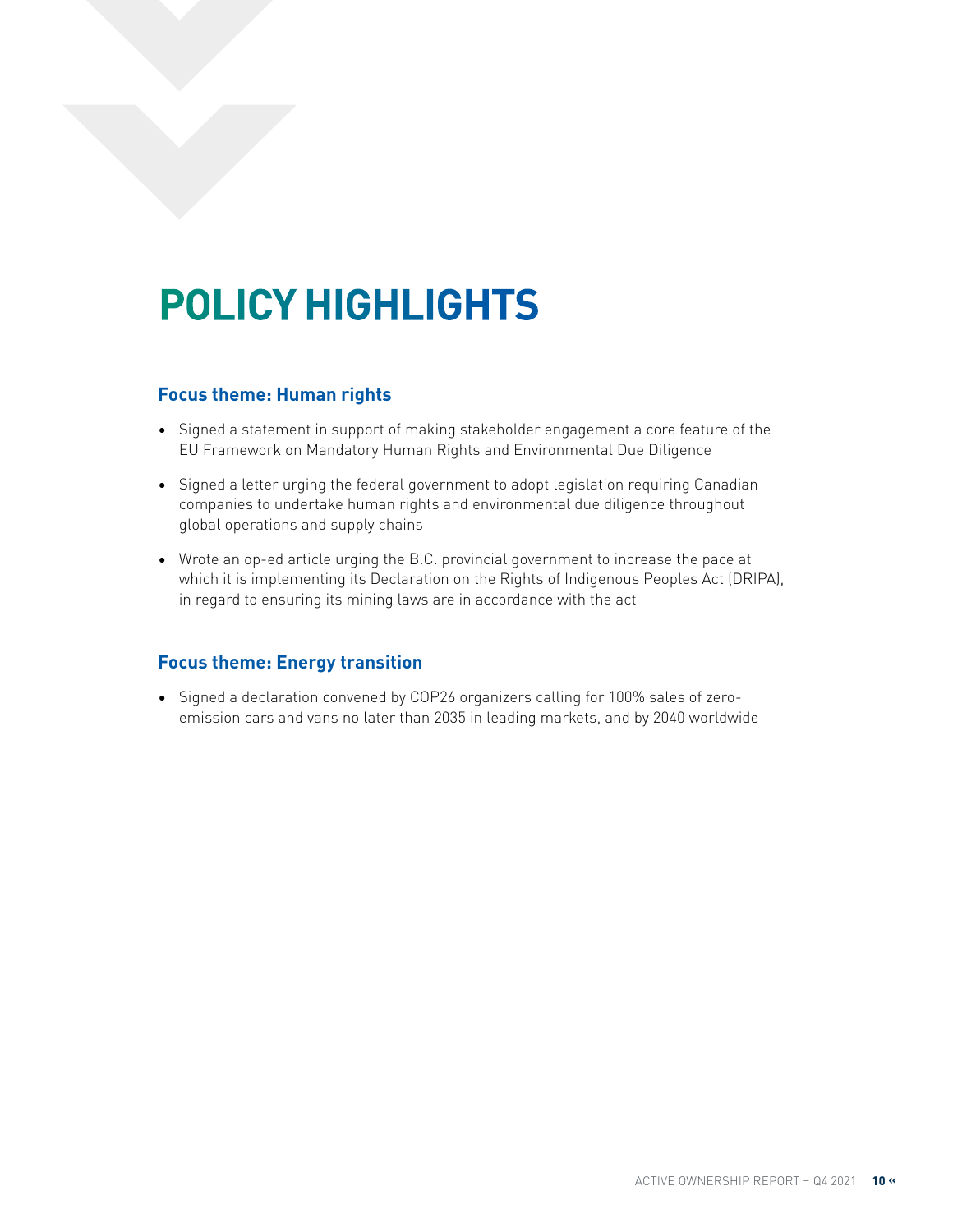# <span id="page-10-0"></span>**COMPANY ENGAGEMENT LIST**

# **Engagements by focus theme**



### **Progress toward 2021 engagement target**

NEI strives to engage companies representing at least 25% of equity assets under management by the end of every year. As of December 31, 2021, NEI equity AUM was \$7.9B with an engagement target of \$1.9B.



### **Alphabetical list of companies engaged between October 1 and December 31, 2021**

| <b>Company</b>       | <b>Sector</b>             | <b>Focus theme</b>          | Sub-theme/topic                                   | <b>NEI holdings</b>                                                                                                                                                                                                                        |
|----------------------|---------------------------|-----------------------------|---------------------------------------------------|--------------------------------------------------------------------------------------------------------------------------------------------------------------------------------------------------------------------------------------------|
| <b>AbbVie</b>        | Health care               | Inequality                  | Equitable access                                  | NEI U.S. Equity RS Fund; NEI Global<br>Sustainable Balanced Fund; NEI U.S. Dividend<br>Fund: NEI Global Total Return Bond Fund:<br>NEI Global Equity Pool                                                                                  |
| <b>Activision</b>    | Communication<br>services | Inequality                  | Human capital                                     | NEI Canadian Dividend Fund                                                                                                                                                                                                                 |
| <b>Alibaba Group</b> | Consumer<br>discretionary | Human rights                | Tech governance                                   | NEI Global Growth Fund:<br>NEI Global Value Fund                                                                                                                                                                                           |
| <b>Allianz</b>       | Financials                | Energy<br>transition        | Net-zero<br>commitments                           | NEI International Equity RS Fund;<br>NEI Global Value Fund                                                                                                                                                                                 |
| <b>Alphabet</b>      | Communication<br>services | Inequality;<br>human rights | Tech Governance:<br>human rights due<br>diligence | NEI U.S. Equity RS Fund; NEI Global<br>Sustainable Balanced Fund; NEI Global Equity<br>RS Fund; NEI Canadian Equity RS Fund; NEI<br>Canadian Equity Fund; NEI Global Growth<br>Fund: NEI Canadian Dividend Fund: NEI<br>Global Equity Pool |
| Amazon               | Consumer<br>discretionary | Energy<br>transition        | Plastics circularity                              | NEI U.S. Equity RS Fund; NEI Global<br>Sustainable Balanced Fund; NEI Global<br>Equity RS Fund; NEI Global Dividend<br>RS Fund; NEI Global Growth Fund;<br><b>NEI Global Equity Pool</b>                                                   |

List may not be exhaustive. Holding status is subject to change without notice.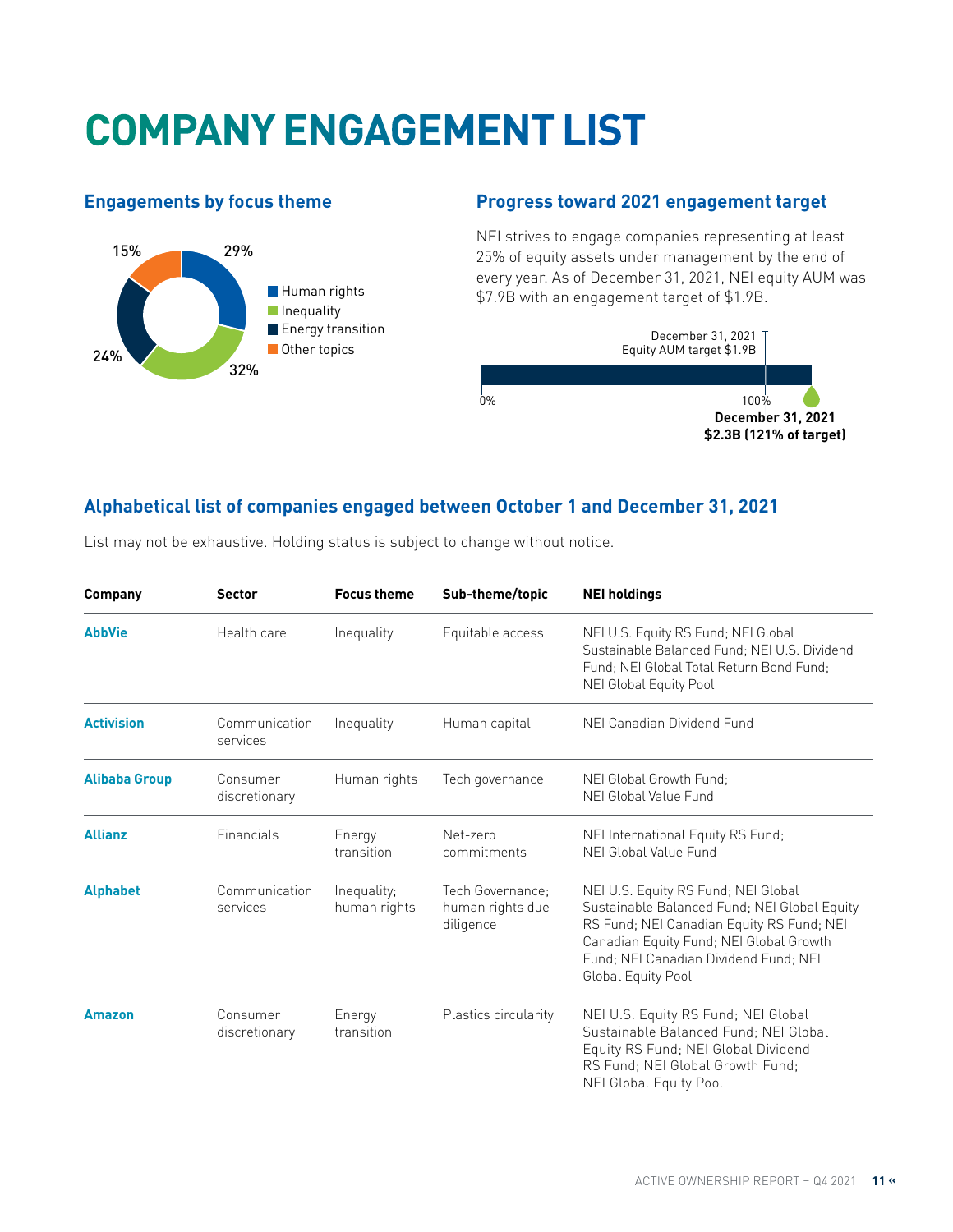| <b>Company</b>                       | <b>Sector</b>             | <b>Focus theme</b>                  | Sub-theme/topic                                                                 | <b>NEI holdings</b>                                                                                                                                                                                                                                                                              |
|--------------------------------------|---------------------------|-------------------------------------|---------------------------------------------------------------------------------|--------------------------------------------------------------------------------------------------------------------------------------------------------------------------------------------------------------------------------------------------------------------------------------------------|
| <b>American</b><br><b>Express</b>    | Financials                | Inequality                          | Equitable<br>compensation                                                       | NEI Global Value Fund                                                                                                                                                                                                                                                                            |
| <b>Aritzia</b>                       | Consumer<br>discretionary | Inequality                          | Diversity and<br>inclusion                                                      | NEI Canadian Small Cap Equity RS Fund;<br>NEI ESG Canadian Enhanced Index Fund                                                                                                                                                                                                                   |
| AT&T                                 | Communication<br>services | Human rights                        | Tech governance                                                                 | NEI Global Sustainable Balanced Fund;<br>NEI Global Total Return Bond Fund                                                                                                                                                                                                                       |
| Axa                                  | Financials                | Energy<br>transition                | Net-zero<br>commitments                                                         | NEI Global Total Return Bond Fund                                                                                                                                                                                                                                                                |
| <b>Bank of America</b>               | Financials                | Inequality                          | Equitable<br>compensation                                                       | NEI Global Sustainable Balanced Fund;<br>NEI Global Equity RS Fund; NEI Canadian<br>Dividend Fund; NEI Global Impact Bond Fund                                                                                                                                                                   |
| <b>Bank of Nova</b><br><b>Scotia</b> | Financials                | Inequality                          | Equitable<br>compensation                                                       | NEI Canadian Bond Fund; NEI Canadian<br>Equity RS Fund; NEI Global Dividend RS Fund;<br>NEI Growth & Income Fund; NEI Canadian<br>Equity Fund; NEI Canadian Dividend Fund;<br>NEI Money Market Fund; NEI Fixed Income<br>Pool; NEI ESG Canadian Enhanced Index<br>Fund; NEI Canadian Equity Pool |
| <b>Blackberry</b>                    | Information<br>technology | Human rights                        | Tech governance                                                                 | NEI ESG Canadian Enhanced Index Fund                                                                                                                                                                                                                                                             |
| <b>CIBC</b>                          | Financials                | Inequality;<br>energy<br>transition | Diversity and<br>inclusion; equitable<br>compensation; net-<br>zero commitments | NEI Canadian Bond Fund; NEI Growth &<br>Income Fund; NEI Canadian Equity Fund;<br>NEI Canadian Dividend Fund; NEI Fixed<br>Income Pool; NEI ESG Canadian Enhanced<br>Index Fund                                                                                                                  |
| <b>Cisco Systems</b>                 | Information<br>technology | Human rights                        | Tech governance                                                                 | NEI Global Dividend RS Fund; NEI Canadian<br>Dividend Fund; NEI U.S. Dividend Fund                                                                                                                                                                                                               |
| <b>Citigroup</b>                     | Financials                | Inequality                          | Equitable<br>compensation                                                       | NEI Canadian Bond Fund; NEI Global<br>Sustainable Balanced Fund; NEI Global Equity<br>RS Fund; NEI Canadian Equity Fund;<br>NEI Global Total Return Bond Fund                                                                                                                                    |
| Coca-Cola                            | Consumer<br>staples       | n/a                                 | Nutrition                                                                       | NEI U.S. Equity RS Fund; NEI Global Dividend<br>RS Fund; NEI Global Equity Pool                                                                                                                                                                                                                  |
| <b>Corus</b><br><b>Entertainment</b> | Consumer<br>discretionary | n/a                                 | ESG management<br>and disclosure                                                | NEI ESG Canadian Enhanced Index Fund                                                                                                                                                                                                                                                             |
| <b>Danone</b>                        | Consumer<br>staples       | Energy<br>transition                | Net-zero<br>commitments                                                         | NEI International Equity RS Fund                                                                                                                                                                                                                                                                 |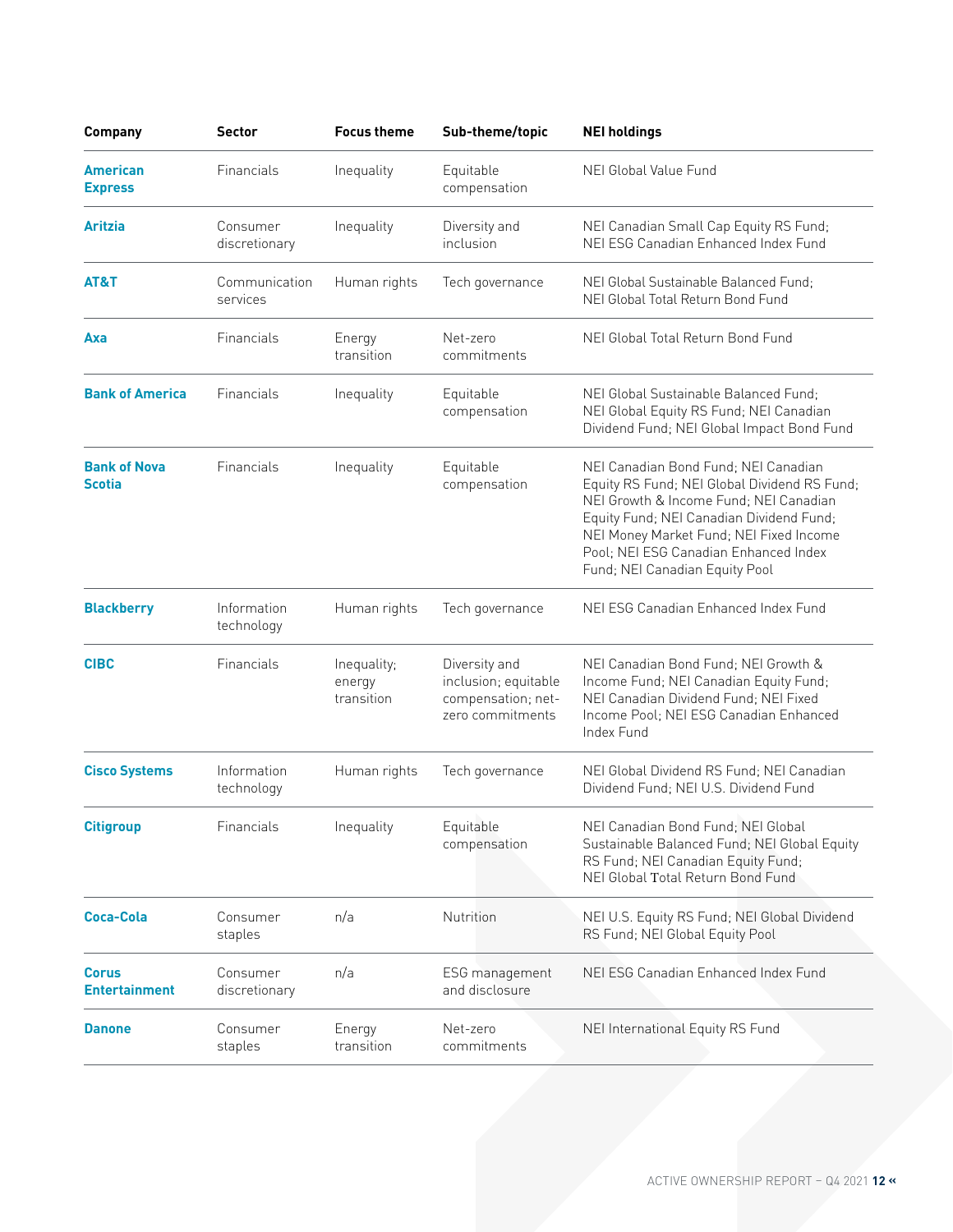| <b>Company</b>                          | Sector                    | <b>Focus theme</b>                    | Sub-theme/topic                                                                           | <b>NEI holdings</b>                                                                                                                                                                                                                                     |
|-----------------------------------------|---------------------------|---------------------------------------|-------------------------------------------------------------------------------------------|---------------------------------------------------------------------------------------------------------------------------------------------------------------------------------------------------------------------------------------------------------|
| <b>Empire Co.</b>                       | Consumer<br>staples       | Human<br>rights; energy<br>transition | Supply chain<br>risks; human<br>capital; plastics<br>circularity; net-zero<br>commitments | NEI Canadian Equity RS Fund; NEI Growth<br>& Income Fund; NEI Canadian Equity Fund;<br>NEI Canadian Dividend Fund;<br>NEI ESG Canadian Enhanced Index Fund;<br>NEI Canadian Equity Pool                                                                 |
| <b>Enbridge</b>                         | Energy                    | Energy<br>transition                  | Net-zero<br>commitments                                                                   | NEI Canadian Bond Fund; NEI Canadian<br>Equity RS Fund; NEI Canadian Dividend Fund;<br>NEI Fixed Income Pool; NEI ESG Canadian<br>Enhanced Index Fund                                                                                                   |
| <b>Facebook</b>                         | Information<br>technology | Human rights                          | Tech governance                                                                           | NEI U.S. Equity RS Fund; NEI Canadian Equity<br>Fund; NEI Global Value Fund; NEI Global<br><b>Equity Pool</b>                                                                                                                                           |
| <b>First Quantum</b><br><b>Minerals</b> | Materials                 | Inequality                            | Diversity and<br>inclusion                                                                | NEI Global High Yield Bond Fund;<br>NEI ESG Canadian Enhanced Index Fund                                                                                                                                                                                |
| <b>Home Depot</b>                       | Consumer<br>discretionary | n/a                                   | Board diversity                                                                           | NEI U.S. Equity RS Fund; NEI Global<br>Sustainable Balanced Fund: NEI Global<br>Dividend RS Fund; NEI Global Equity Pool                                                                                                                                |
| <b>Intel</b>                            | Information<br>technology | Human rights                          | Tech governance                                                                           | NEI Global Value Fund                                                                                                                                                                                                                                   |
| Johnson &<br>Johnson                    | Health care               | Inequality                            | Equitable access                                                                          | NEI U.S. Equity RS Fund; NEI Canadian Equity<br>RS Fund; NEI Global Equity Pool                                                                                                                                                                         |
| <b>JPMorgan Chase</b>                   | Financials                | Energy<br>transition;<br>inequality   | Net-zero<br>commitments;<br>equitable<br>compensation                                     | NEI Canadian Bond Fund; NEI U.S Equity RS<br>Fund; NEI Global Sustainable Balanced Fund;<br>NEI Canadian Equity Fund; NEI Canadian<br>Dividend Fund; NEI Global High Yield Bond<br>Fund; NEI Global Total Return Bond;<br><b>NEI Global Equity Pool</b> |
| <b>Linde</b>                            | Materials                 | Inequality                            | Diversity and<br>inclusion                                                                | NEI International Equity RS Fund;<br>NEI Global Dividend RS Fund;<br>NEI Environmental Leaders Fund                                                                                                                                                     |
| <b>Magna</b><br><b>International</b>    | Consumer<br>discretionary | Inequality                            | Equitable<br>compensation                                                                 | NEI Canadian Equity RS Fund; NEI Growth<br>& Income Fund; NEI Canadian Equity Fund;<br>NEI Canadian Dividend Fund; NEI U.S.<br>Dividend Fund; NEI ESG Canadian Enhanced<br>Index Fund; NEI Canadian Equity Pool                                         |
| <b>Marathon</b><br><b>Petroleum</b>     | Energy                    | Energy<br>transition                  | Net-zero<br>commitments                                                                   | NEI U.S. Dividend Fund                                                                                                                                                                                                                                  |
| <b>Microsoft</b>                        | Information<br>technology | Human rights                          | Tech governance                                                                           | NEI U.S. Equity RS Fund; NEI Global Equity<br>RS Fund; NEI Global Dividend RS Fund; NEI<br>Environmental Leaders Fund; NEI Canadian<br>Dividend Fund; NEI Global Total Return Bond<br>Fund; NEI Global Equity Pool                                      |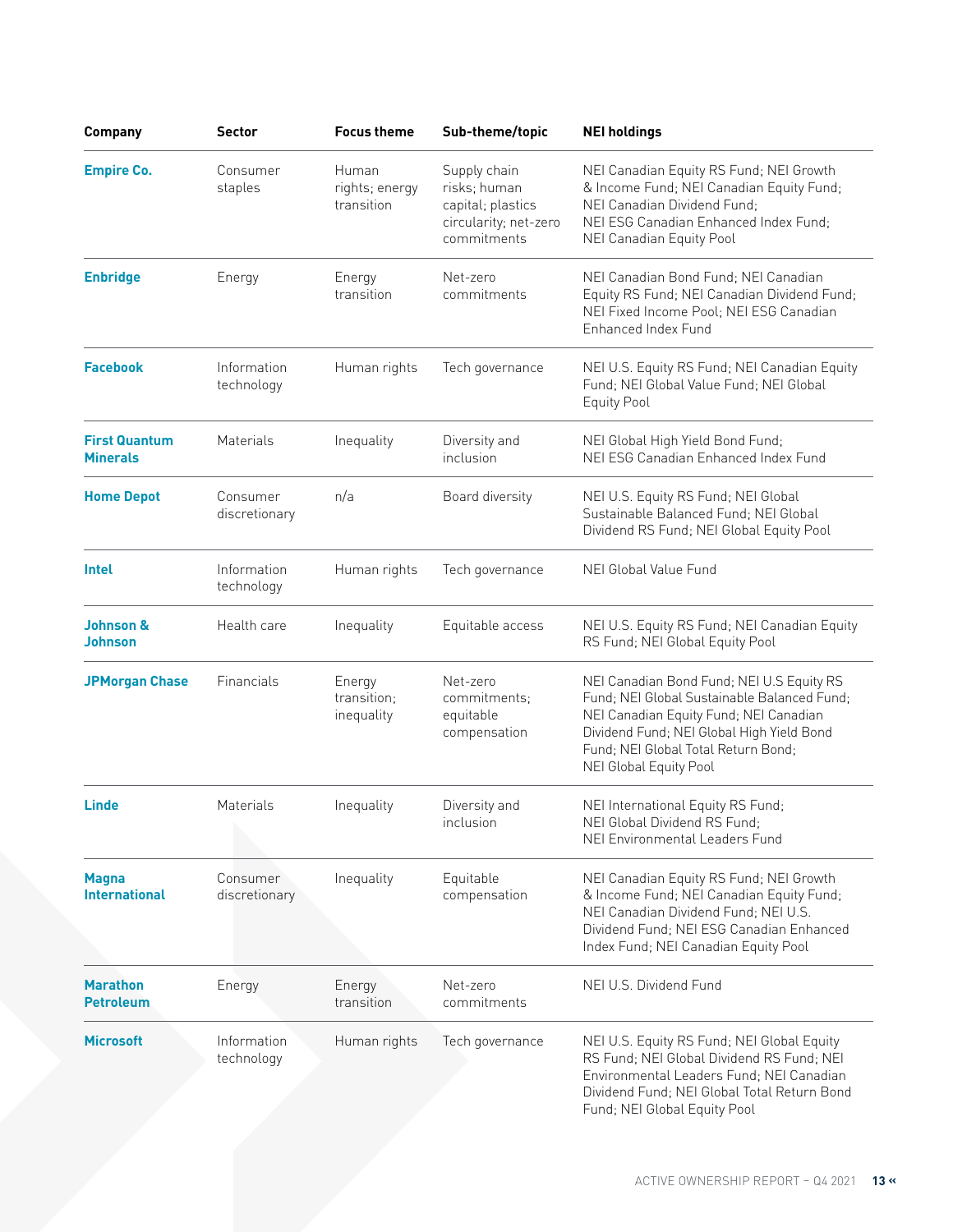| <b>Company</b>                          | <b>Sector</b>             | <b>Focus theme</b>   | Sub-theme/topic            | <b>NEI holdings</b>                                                                                                                                                        |
|-----------------------------------------|---------------------------|----------------------|----------------------------|----------------------------------------------------------------------------------------------------------------------------------------------------------------------------|
| <b>Mondelez</b><br><b>International</b> | Consumer<br>staples       | n/a                  | <b>Nutrition</b>           | Sold                                                                                                                                                                       |
| <b>Morgan Stanley</b>                   | Financials                | Inequality           | Equitable<br>compensation  | NEI Global Sustainable Balanced Fund;<br>NEI Canadian Equity Fund; NEI Global Total<br>Return Bond Fund                                                                    |
| <b>Nike</b>                             | Consumer<br>discretionary | Human rights         | Supply chain risks         | Sold                                                                                                                                                                       |
| <b>Nutrien</b>                          | Materials                 | Inequality           | Equitable<br>compensation  | NEI Canadian Equity RS Fund; NEI Canadian<br>Dividend Fund; NEI ESG Canadian Enhanced<br>Index Fund; NEI Canadian Equity Pool                                              |
| <b>Open Text</b>                        | Information<br>technology | Human rights         | Tech governance            | NEI Canadian Equity RS Fund; NEI Global High<br>Yield Bond Fund; NEI ESG Canadian Enhanced<br>Index Fund; NEI Canadian Equity Pool                                         |
| <b>PepsiCo</b>                          | Consumer<br>staples       | n/a                  | Nutrition                  | NEI Global Dividend RS Fund; NEI U.S.<br>Dividend Fund                                                                                                                     |
| <b>Samsung</b>                          | Information<br>technology | Human rights         | Tech governance            | NEI Global Equity RS Fund; NEI Emerging<br>Markets Fund; NEI Global Value Fund                                                                                             |
| <b>Sanofi</b>                           | Health care               | Energy<br>transition | Net-zero<br>commitments    | NEI International Equity RS Fund                                                                                                                                           |
| <b>Saputo</b>                           | Consumer<br>staples       | Inequality           | Diversity and<br>inclusion | NEI Canadian Bond Fund; NEI Canadian RS<br>Equity; NEI Canadian Dividend Fund; NEI Fixed<br>Income Pool; NEI ESG Canadian Enhanced<br>Index Fund; NEI Canadian Equity Pool |
| <b>Stella Jones</b>                     | Materials                 | Inequality           | Diversity and<br>inclusion | NEI Canadian Small Cap Eq RS Fund; NEI<br>Canadian Small Cap Eq Fund; NEI ESG<br>Canadian Enhanced Index Fund                                                              |
| <b>Suncor Energy</b>                    | Energy                    | Energy<br>transition | Net-zero<br>commitments    | NEI Canadian Bond Fund; NEI Canadian<br>RS Equity; NEI Canadian Dividend Fund;<br>NEI Fixed Income Pool; NEI ESG Canadian<br>Enhanced Index Fund                           |
| <b>Superior Plus</b>                    | Utilities                 | Energy<br>transition | Alignment to TCFD          | NEI Canadian Small Cap Eq RS Fund; NEI<br>Growth & Income Fund; NEI Canadian Equity<br>Fund; NEI Canadian Dividend Fund; NEI ESG<br>Canadian Enhanced Index Fund           |
| <b>Teck Resources</b>                   | Materials                 | Energy<br>transition | Net-zero<br>commitments    | NEI Canadian Equity RS Fund; NEI ESG<br>Canadian Enhanced Index Fund                                                                                                       |
| <b>Tencent Holdings</b>                 | Information<br>technology | Human rights         | Tech governance            | NEI International Equity RS Fund; NEI Global<br>Growth Fund; NEI Emerging Markets Fund                                                                                     |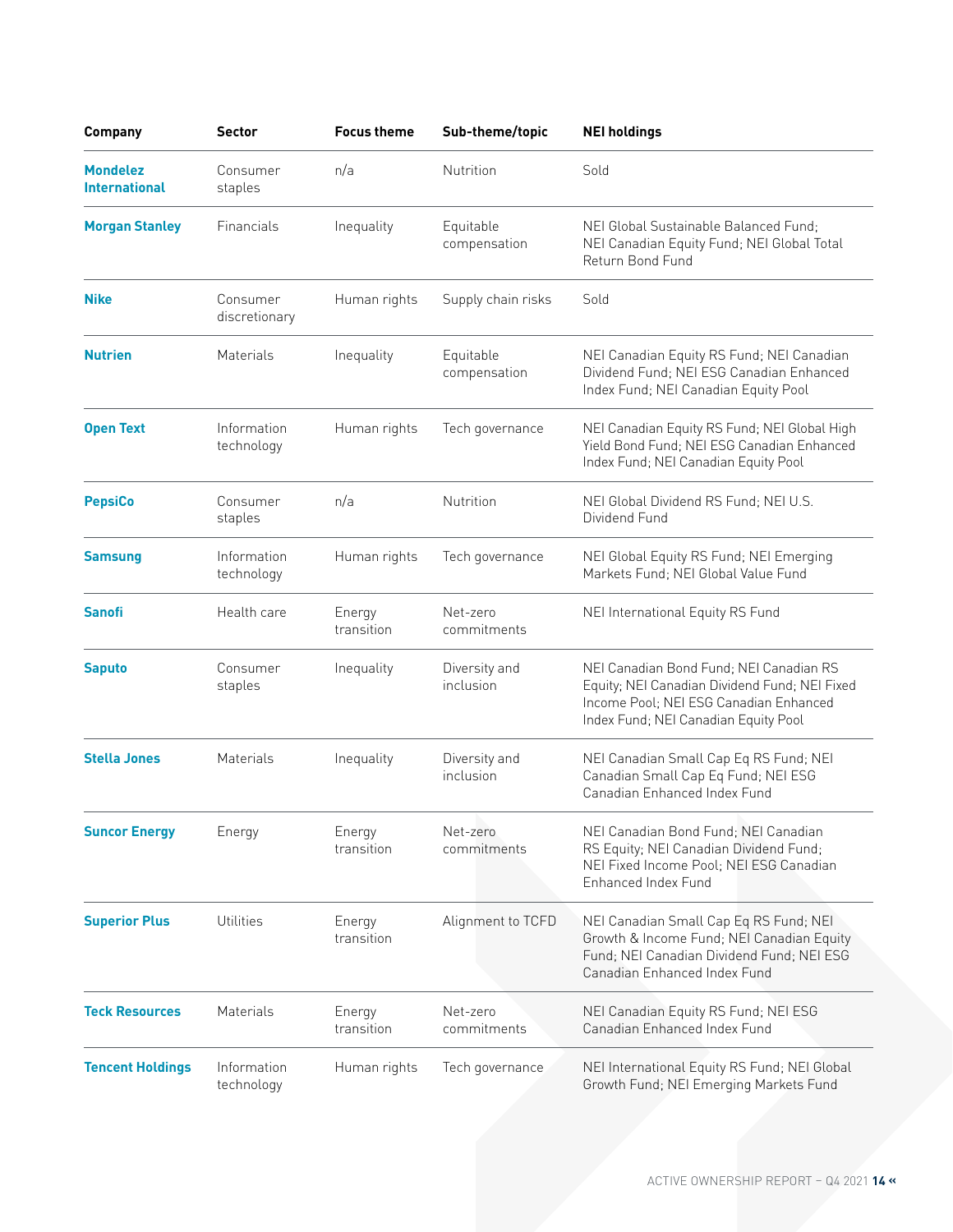| <b>Company</b>                          | <b>Sector</b>             | <b>Focus theme</b>                  | Sub-theme/topic                                       | <b>NEI holdings</b>                                                                                                                                                                                                      |
|-----------------------------------------|---------------------------|-------------------------------------|-------------------------------------------------------|--------------------------------------------------------------------------------------------------------------------------------------------------------------------------------------------------------------------------|
| <b>Verizon</b><br><b>Communications</b> | Communication<br>services | Human rights                        | Tech governance                                       | NEI U.S. Equity RS Fund; NEI Global<br>Sustainable Balanced Fund; NEI Global Equity<br>RS Fund: NEI Global Dividend RS Fund: NEI<br>Canadian Dividend Fund: NEI U.S. Dividend<br>Fund: NEI Global Total Return Bond Fund |
| <b>Vodafone Group</b>                   | Communication<br>services | Human rights                        | Tech governance                                       | NEI Canadian Dividend Fund; NEI Global Total<br>Return Bond Fund                                                                                                                                                         |
| <b>Wells Fargo</b>                      | Financials                | Energy<br>transition;<br>inequality | Net-zero<br>commitments;<br>equitable<br>compensation | NEI Canadian Dividend Fund                                                                                                                                                                                               |
| <b>Winpak</b>                           | <b>Materials</b>          | Inequality                          | Diversity and<br>inclusion                            | NEI Canadian Small Cap Equity RS Fund;<br>NEI Canadian Small Cap Equity Fund;<br>NEI ESG Canadian Enhanced Index Fund:<br>NEI Canadian Equity Pool                                                                       |